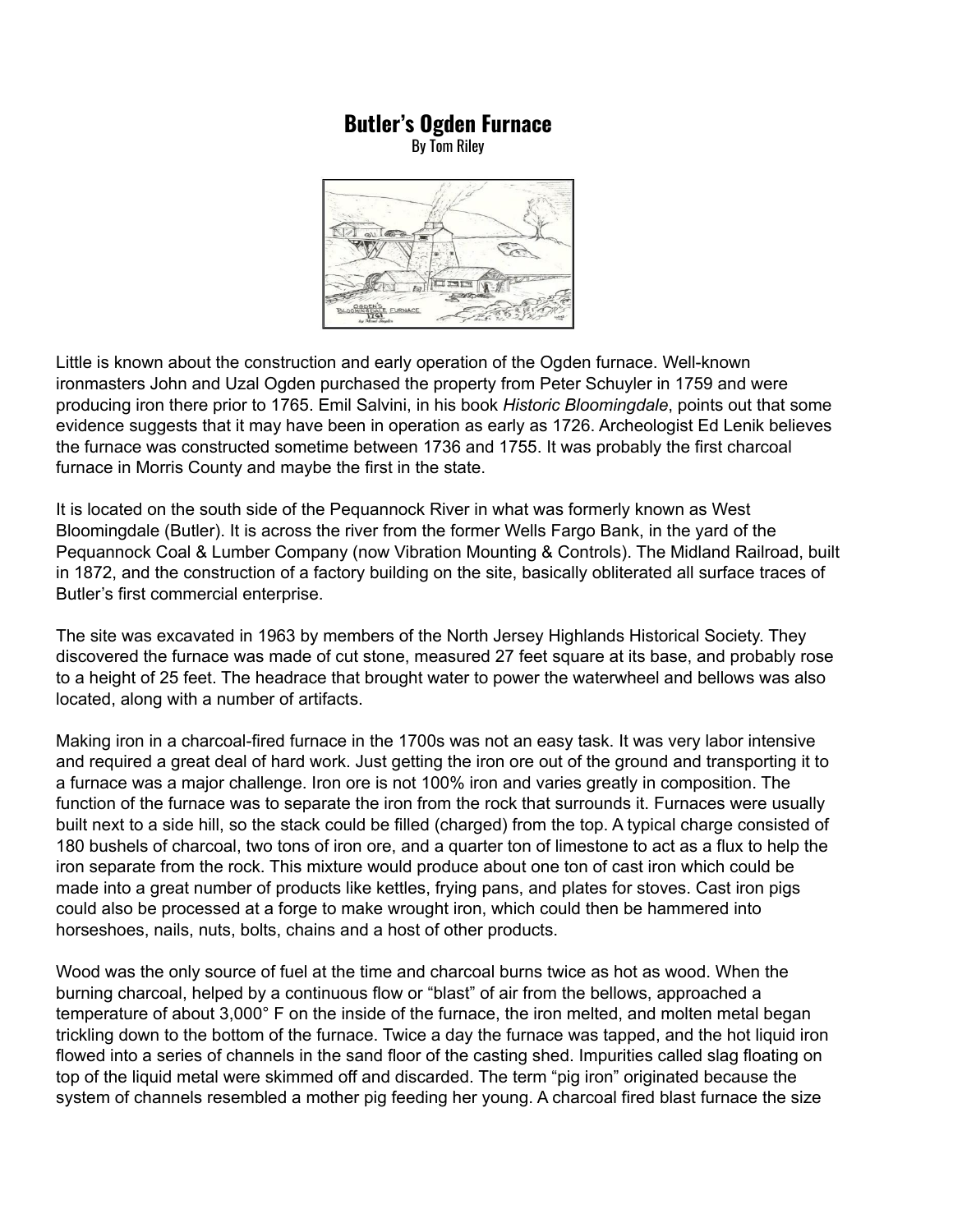of the Ogden's, could produce about 15 tons of cast iron a week. The process was continuously repeated, and a blast might last from days, to weeks, to months.



It took vast amounts of forest to keep a furnace supplied with charcoal. A furnace could consume from 250 to 350 acres of woodland per year depending on the size and type of trees. Chestnut was the preferred type of wood. A cord of wood measures 4 feet wide by 4 feet high by 8 feet long, and a furnace required at least 5,000 to 6,000 cords of wood annually. Most tree cutting took place during the winter months, while the sap was still in the roots. Stacks were fired from May to the end of October. All the work was done with axes and a ten to twelve-hour workday was the norm. Making charcoal took skill and experience. Stacking the 4-foot lengths of wood in the proper manner was especially important. Large cones containing 30 or more cords of wood covered with dirt or sod, could reach 25 feet in diameter by 6 -8 feet high. Openings in the sides of the piles were created to supplement the central flue in providing the proper draft of air through the stack. Five days to two weeks were required to char a large cone properly and the process called for round-the-clock surveillance to keep the wood smoldering slowly. Each burning yielded about 300 bushels of charcoal.



Evidently the return on their investment was not high enough for the Ogdens because, in February 1771, they advertised in a New York newspaper that the furnace and surrounding properties were for sale. The "Furnace and Iron Works at Bloomingdale" were sold to William Ellsworth in January 1775, but it is not known if he ever made iron there. The surveyor, Benjamin Roome, noted that the furnace had not been in blast for many years, but was still in fair condition in 1812. It is